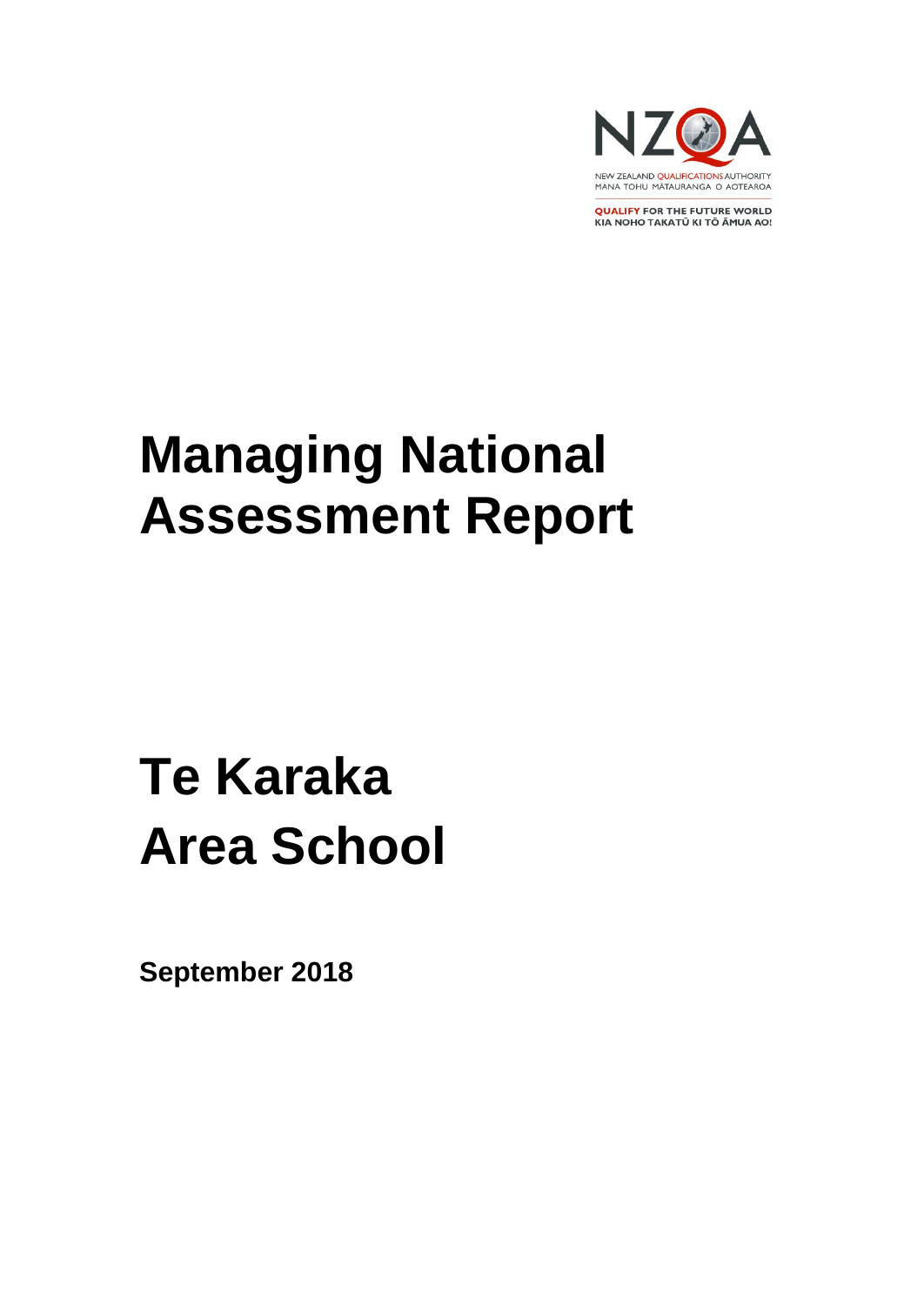# **What this report is about**

This report summarises NZQA's review of how effectively Te Karaka Area School:

- has addressed issues identified through NZQA's Managing National Assessment review and through the school's own internal review
- manages assessment practice for national qualifications
- manages internal and external moderation
- makes use of and manages assessment-related data
- maintains the currency of assessment policy and procedures, and communicates them to staff, students and families.

The summary section evaluates the school's overall effectiveness and provides a broad overview of the review's key findings for all readers. The remaining sections provide detail of these findings for school managers.

# **Why we review how schools are managing national assessment**

The purpose of a Managing National Assessment review is:

- to confirm, in combination with the most recent Education Review Office report, that schools are meeting the requirements of the *Consent to Assess Against Standards on the Directory of Assessment Standards Rules 2011* (CAAS) and its *Guidelines* (CAAS Guidelines) in order to maintain their consent to assess; and
- to help schools achieve valid, fair, accurate and consistent internal assessment according to the requirements of the *Assessment (including Examination) Rules for Schools with Consent to Assess 2017* (Assessment Rules).

### **What are possible outcomes**

Outcomes may include NZQA:

- requiring action from the school where an issue is identified that significantly impacts on the school meeting the requirements of their *Consent to Assess*
- agreeing action with the school where an issue has been identified that could become significant if not addressed
- making suggestions for the school to consider to enhance good assessment practice.

# **What this review includes**

The review has three components:

- The annual external moderation of the school's internal assessment.
- A check on specific aspects of assessment systems on an annual basis.
- A check on the school's assessment systems at least once every four years.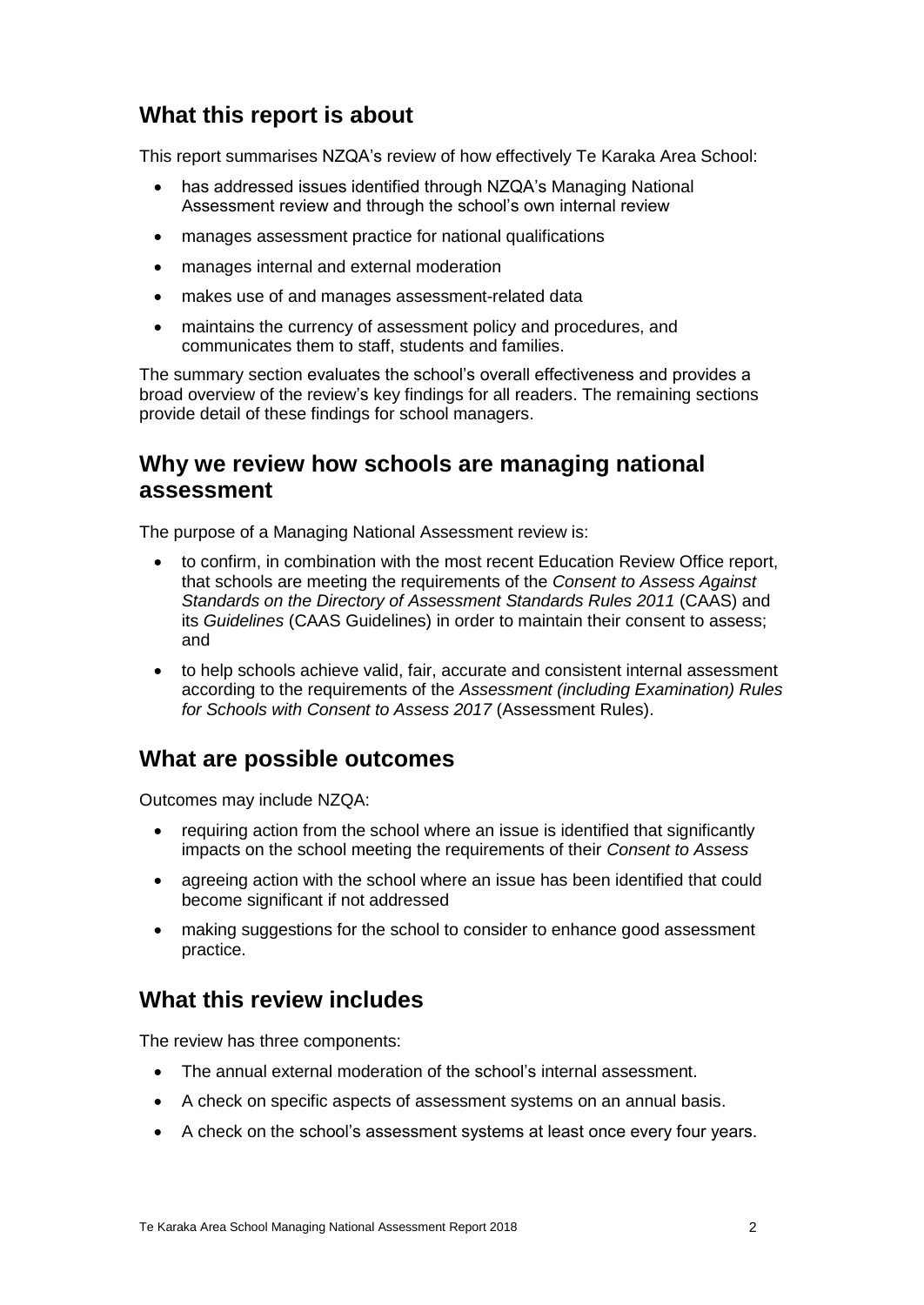# **How we conducted this review**

The review includes examination of documentation from a range of sources and interviewing key stakeholders.

Prior to the visit the school provided the following documents:

- information on their actions and self-review since the last Managing National Assessment report
- *Te Karaka Area School National Qualifications Procedures Staff Handbook-NCEA 2018* (Staff Guide)
- *NCEA Level One Student Handbook 2018* (Student Guide)
- *NCEA Level Two Student Handbook 2018* (Student Guide)
- *NCEA Level Three Student Handbook 2018* (Student Guide)

The School Relationship Manager met with the Principal's Nominee, two students, and Heads of Department for English/Technology, Health/Horticulture/Physical Education and Mathematics/Media Studies.

There was a report-back session with the Principal's Nominee at the end of the review visit to highlight good practice and areas for improvement, with suggested strategies, next steps and to agree on any action required.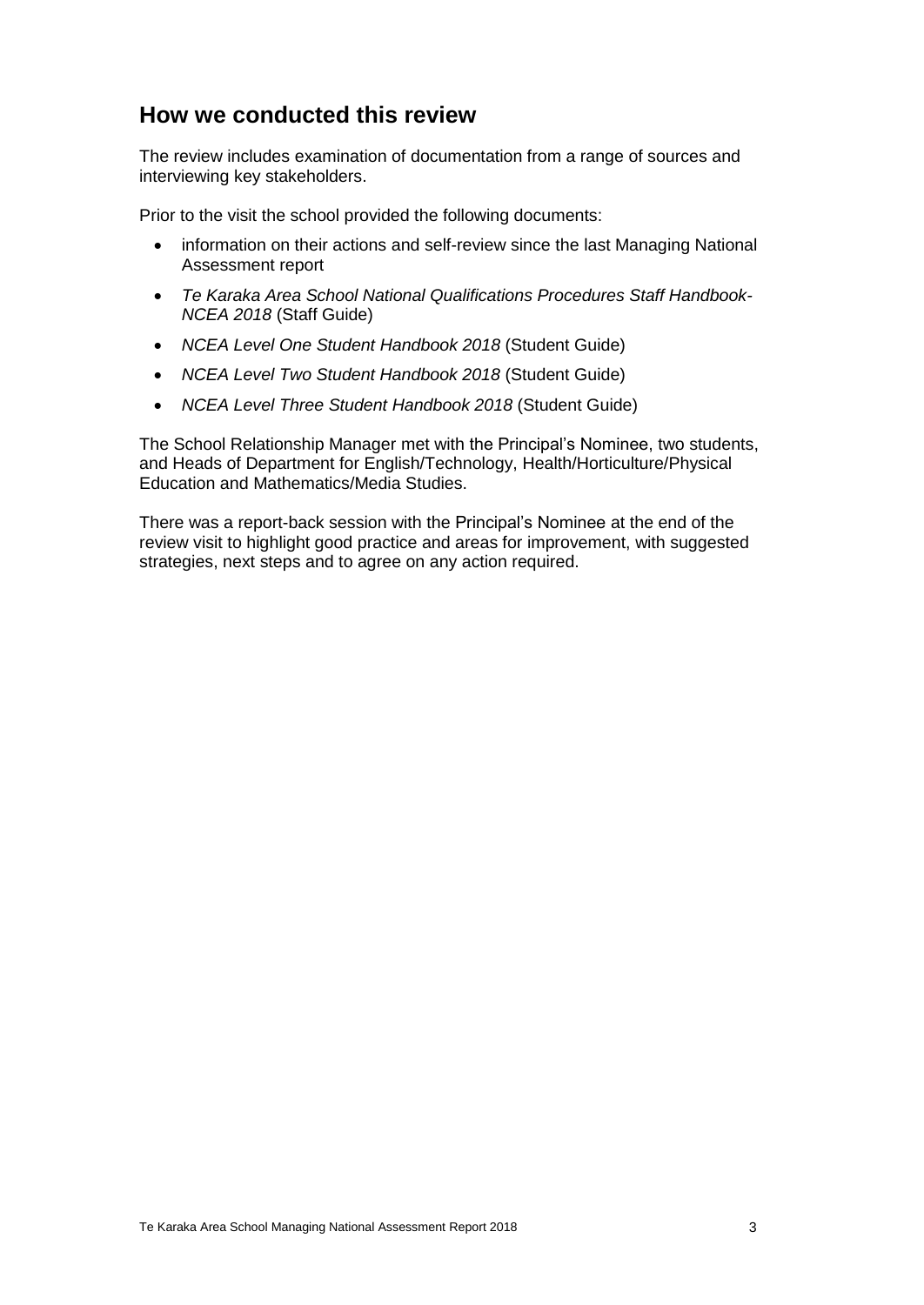# **SUMMARY**

# **Te Karaka Area School**

# **19 September 2018**

#### **Significant issues found**

This review found significant issues that the school must address to meet the requirements of the Consent to Assess Against Standards on the Directory of Assessment Standards Rules 2011.

The next Managing National Assessment review will be conducted within two years to check that these issues are being addressed and that quality management of assessment for qualifications has improved.

The issue is:

• ongoing inconsistent practice around delivering and completing standards on offer in assessment programmes, which results in students having insufficient credits to gain NCEA qualifications.

#### **Actions required to address significant issue**

In order to address this issue, the school must:

- have appropriate procedures for managing assessment processes *(CAAS Guidelines 2.6i)*
- follow-up external review recommendations and findings *(CAAS Guidelines 3v)*

#### **Areas for improvement**

In order to develop its systems for managing national assessment for qualifications, Te Karaka Area School should ensure that:

• all teachers are fulfilling their professional responsibilities towards the school's documented assessment and moderation practices, including meeting agreed deadlines.

#### **Agreed action**

The school agreed that the following actions will improve the quality of their assessment systems. This is:

ensure all staff complete assessment processes in a timely manner.

#### **What the school is doing well**

The Principal's Nominee, who was recently appointed, has continued to revitalise the school's assessment and moderation processes. Thorough self-review of systems, including the introduction of a robust quality assurance process and online verification, has resulted in changes that enhance the credibility of assessment practice within the school.

Where possible, assessment programmes are developed to meet individual student needs to support transition to future pathways. The school engages outside providers to broaden assessment opportunities for its students.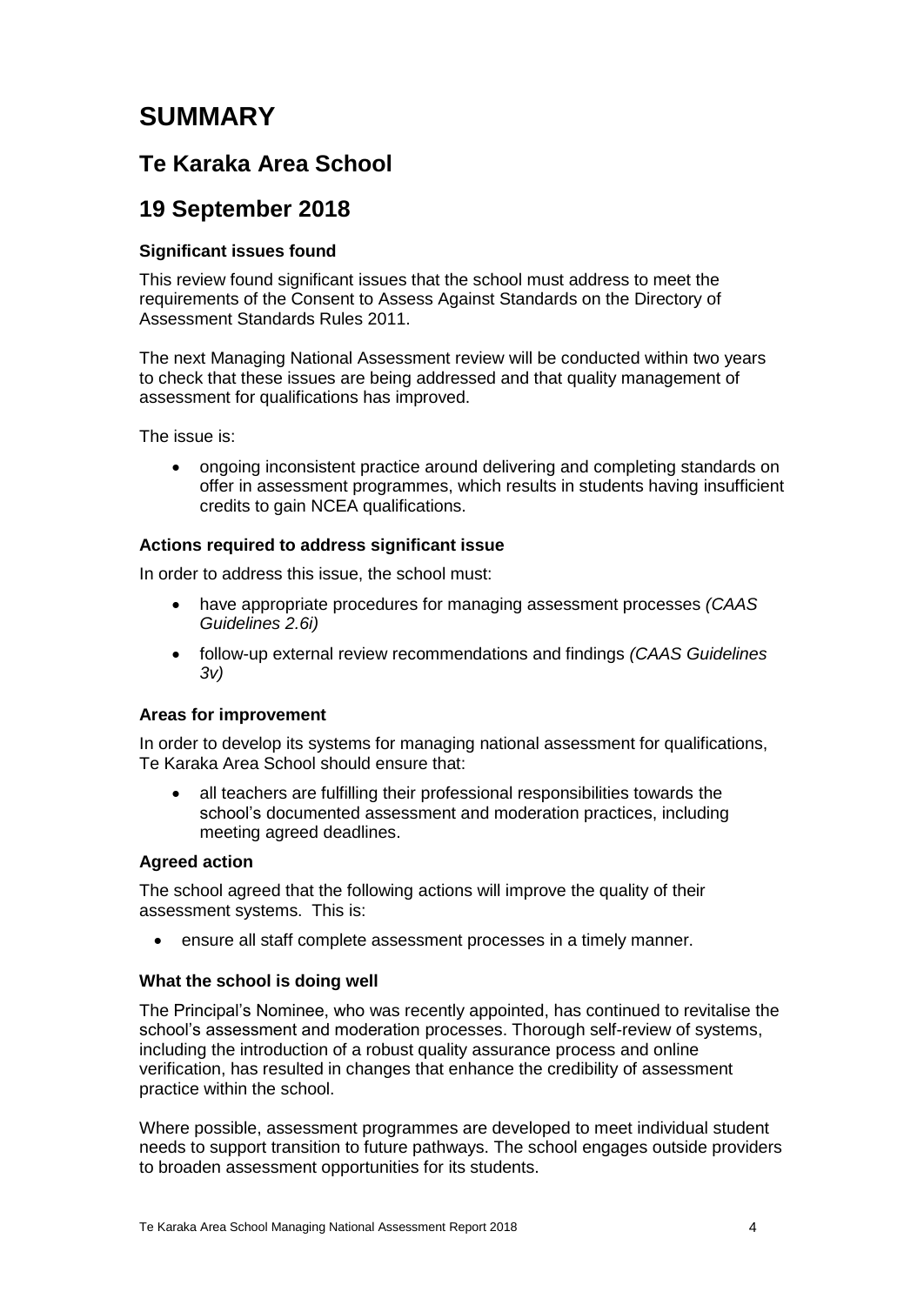A range of communication structures is in place, such as scheduled meetings with parents and students, to engage families and appropriately inform them about assessment for national qualifications.

The school continues to develop its digital capacities to enhance communications with all stakeholders and to support assessment and moderation practice. The school is submitting most of its external moderation material digitally in 2018 and is well positioned to participate in NZQA's digital assessment and moderation work streams.

Effective internal moderation procedures are in place, which are clearly articulated to and understood by all teachers assessing students for NCEA qualifications. All assessment tasks are critiqued prior to use and grades are verified by subject experts from within or beyond the school as appropriate. Teachers know that only results that have been internally moderated will be reported to NZQA.

The Principal's Nominee is respected by the Principal and senior school staff for her dedication and professionalism. Under her guidance, significant progress has been made, since the beginning of 2017, ensuring that Te Karaka Area School reports credible results to NZQA.

Kay Wilson Manager School Quality Assurance and Liaison

9 January 2019

**NZQA 0800 697 296 www.nzqa.govt.nz**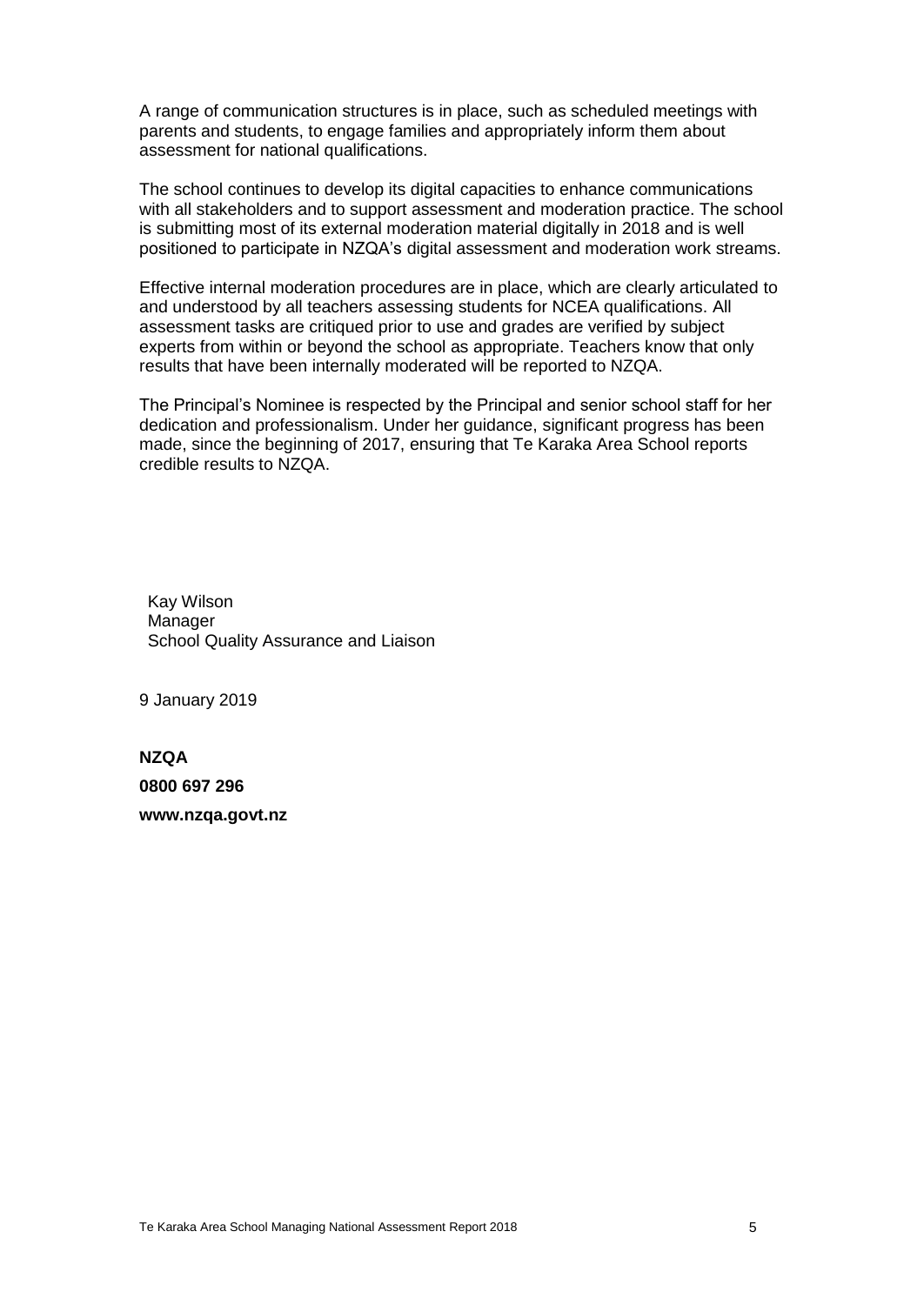# **FINDINGS OF THIS REVIEW**

### **How effectively has the school responded to external and internal review?**

#### **External review**

*Evidence found that external review actions have been appropriately and effectively addressed. (CAAS Guidelines 2.6iv, 3iv-3v)*

#### **Action Items from 26 September 2017 Managing National Assessment Report**

Te Karaka area school was required to:

- use assessment information to inform learning and review of programmes and/or courses *(CAAS Guidelines 2.6v)*
- have appropriate procedures for managing assessment processes. *(CAAS Guidelines 2.6i)*

**Information used to develop assessment programmes** Evidence was provided that demonstrates achievement information and student voice is impacting positively on assessment programme development. Sufficient standard entries are now made so that students have the potential to qualify for their respective NCEA's and chosen pathways.

The Principal's Nominee and senior school staff have worked hard to improve their procedures for managing assessment processes. Some effective improvements include:

- creating a system for storing assessment evidence online in a team drive where it can be accessed by:
	- o other staff members for verification purposes
	- o senior managers in case the staff member responsible leaves the school
	- o the Principal's Nominee so she can monitor assessment progress in each subject and in individual assessment programmes
- the practice of providing course assessment information on a common template to all students for all courses at the beginning of the year
- providing assessment calendars for all courses so that students and teachers are reminded when assessments are to be completed.

**Assessment processes are inconsistent school-wide** Senior teachers are not consistently following the school's documented procedures to ensure all assessments are completed at the scheduled time. Consequently, there is a risk that students will be unable to achieve their respective NCEAs due to insufficient completion of internal assessments.

The school has appropriate systems for managing assessment procedures, however the onus is on school leadership to ensure the procedures are consistently followed by all teachers in the senior school and that factors beyond the control of the classroom teacher are minimised as necessary. This will ensure that all senior students have an equitable and fair opportunity to present their best efforts for assessment in a manner that is timely and fit for purpose.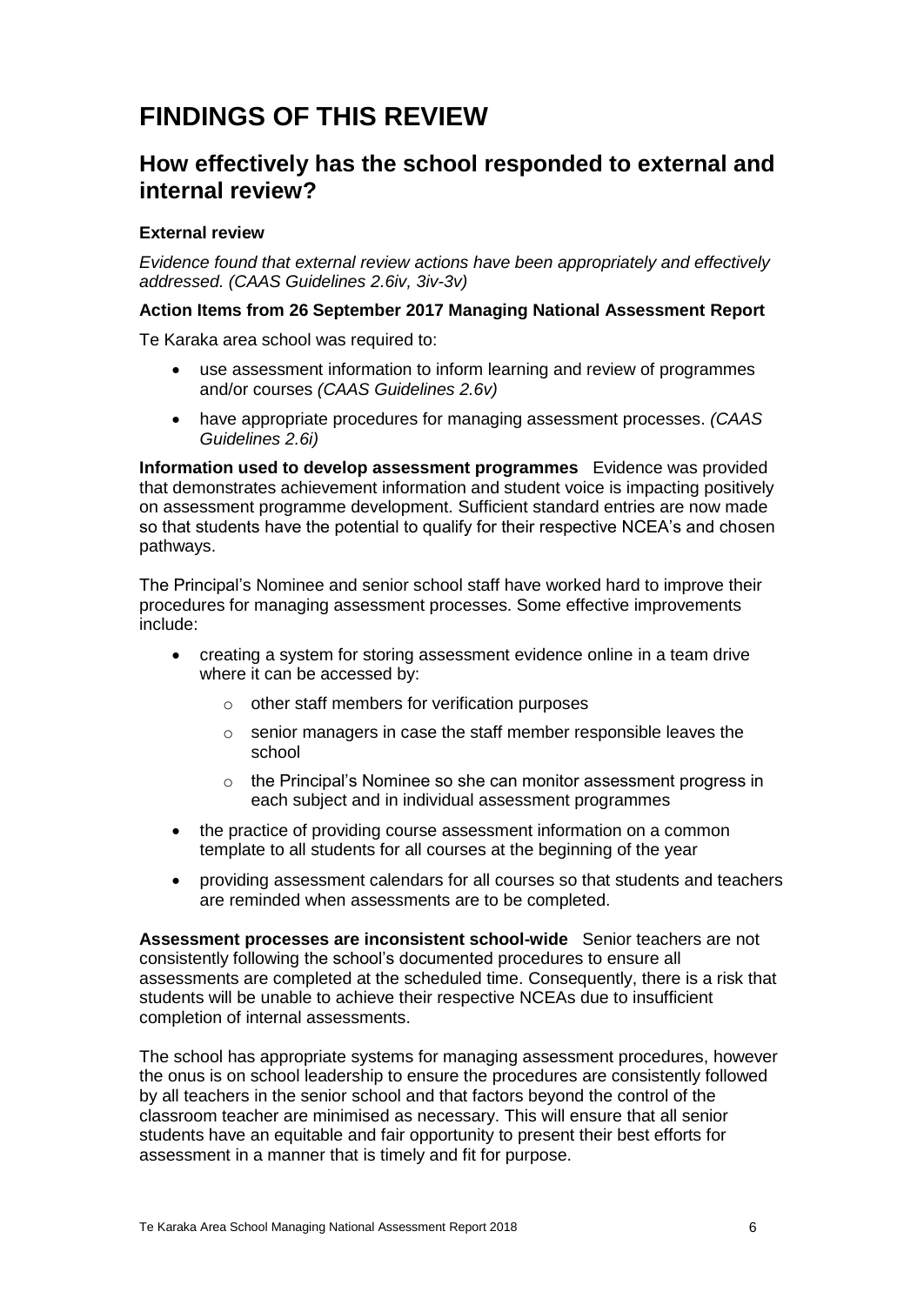**Issues with managing assessment practice identified in previous review** Inconsistent completion of internal assessments was identified as an issue in the 2017 report. School leadership needs to address all mitigating factors, including high absenteeism, so that all students have a fair opportunity to complete their assessment programmes. Teachers indicated that lack of student attendance was a major factor effecting assessment completion and teachers interviewed said it impacted on student readiness for assessment. Consequences of students not completing planned assessments include insufficient results to gain NCEA qualifications and a reduction in future pathways.

**Response to external moderation outcomes** Strengthened internal moderation processes introduced by the new Principal's Nominee, have led to an immediate and marked improvement in external moderation outcomes, including a much-improved overall teacher moderator agreement rate. She has also introduced a robust response to external moderation practice which involves the Principal's Nominee and the teacher co-constructing a response action plan where outcomes are poor. Actions may include professional development for the teacher, finding new verifiers, creating new assessment tasks or further clarification of the standard. Response action plans are reviewed by the Principal's Nominee upon completion. Benchmark exemplars that have been moderated are also stored for future reference.

#### **Internal review**

*Evidence found that the school is effectively using its self-review and evaluation processes to identify areas for on-going improvement in assessment practice and procedures, which are then actioned. (CAAS Guidelines 3iv)*

Senior managers are constantly reviewing their assessment systems in order to provide credible assessment and moderation practice that is fit for purpose. Changes that have enhanced or streamlined practice at Te Karaka Area School since the 2017 Managing National Assessment Review include:

- terminating the Examination Centre status of the school and driving the small number of candidates for external examinations to a centre in Gisborne, reducing unnecessary pressure on school administrators
- introducing the practice of attaching moderator comments to the online moderation template, completing all documentation from the beginning to the end of the moderation process and providing valuable feedforward for the following year
- enhancing communications to better meet stakeholder needs including:
	- $\circ$  creating online access for parents to the school management system
	- o providing a school facebook page
	- o text messaging.

These examples demonstrate effective responses to self-review improving the school's ability to manage assessment for national qualifications.

#### **Required action**

The following action is required to ensure effective response to external reviews and/or its self-review of assessment systems and practice. The school must:

- have appropriate procedures for managing assessment processes *(CAAS Guidelines 2.6i)*
- follow-up external review recommendations and findings *(CAAS Guidelines 3v)*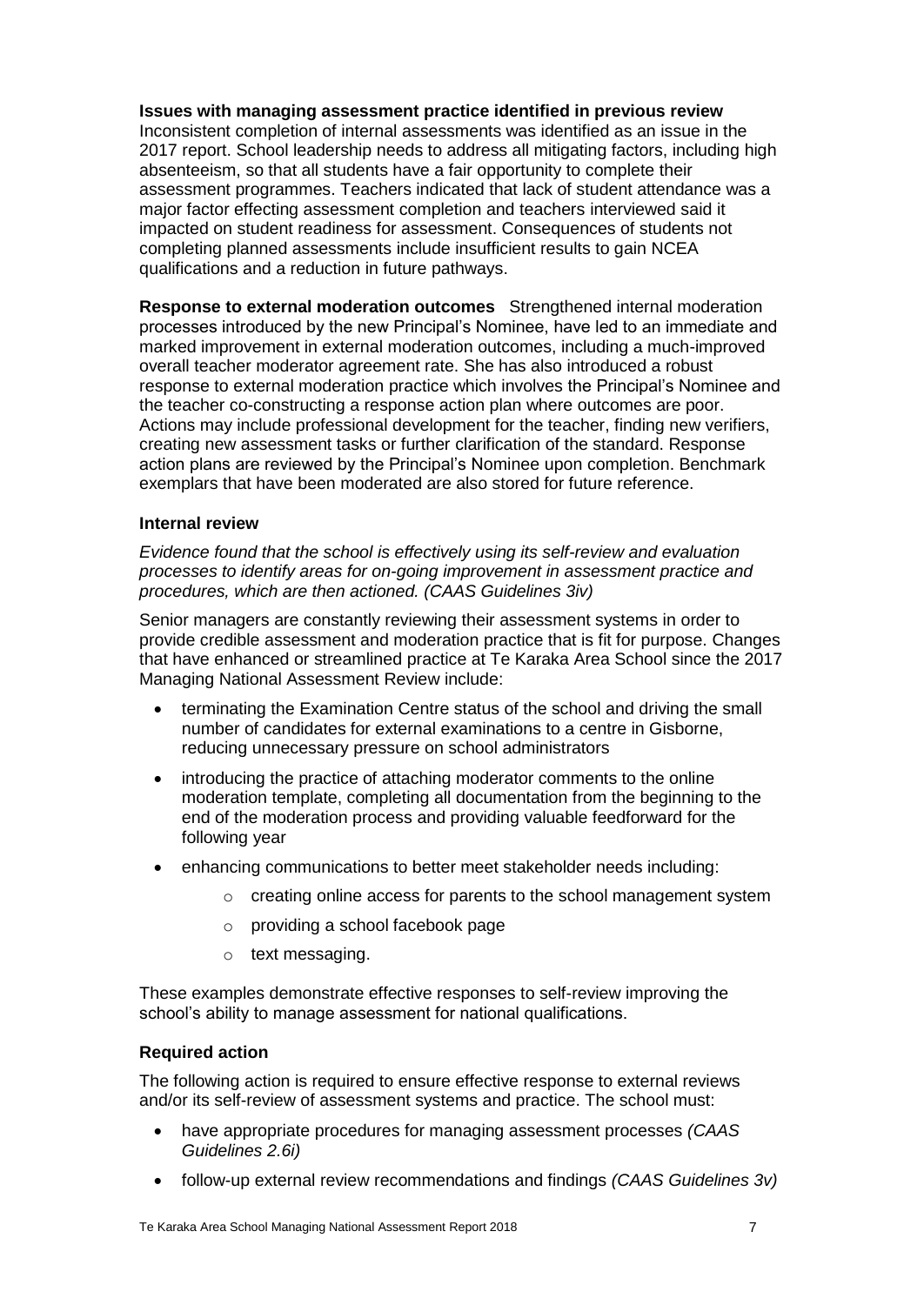# **How effectively does the school's assessment practice meet the needs of its students?**

*Evidence found that assessment practice is meeting student needs. (CAAS Guidelines 2.5v-vii, 2.6i & ii and Assessment (including Examination) Rules for Schools with Consent to Assess 2017 5.5)*

#### **Te Karaka Area School has effective processes and procedures for meeting the assessment needs of their students by:**

- using past achievement information to ensure students are placed in assessment programmes appropriate to their academic capabilities
- providing differentiated assessment in some courses, where the same learning context is used or where there are multi-level classes
- aligning with outside assessment providers to enhance assessment opportunities for students and support future pathways
- using technology in assessment where appropriate, to engage students and complement the school's digital pedagogies.
- assessing when ready as appropriate.

#### **Te Karaka Area School has effective processes and procedures for:**

- managing missed and late assessment in accordance with school procedures
- investigating and resolving any appeals of assessment decisions
- using multiple strategies for ensuring student evidence of achievement is authentic, including the signing of authenticity forms for each standard
- meeting the requirements of the *Privacy Act 1993*
- gathering standard-specific evidence for derived grades.

**Integrated assessment with thorough planning** Integrated assessment occurs where teachers have had sufficient opportunity to plan thoroughly. A passion-based enquiry approach to learning and assessment which was practised in the senior school between 2014 and 2016 was not successful due to poor planning and management. It is important that senior managers support successful outcomes for students by insisting on thorough planning before integrated assessment practice is used. Integrated assessment has been used successfully in 2018 where the two teachers responsible collaborated closely before and during the assessment process. With well-planned integrated assessment, students can benefit from being assessed for multiple standards within a single context, achieving in an efficient contextualised manner.

**All teachers need to complete assessment in a timely manner** Some teachers do not consistently follow their assessment calendars to ensure students get all the assessment opportunities anticipated from their course outlines. Effective assessment processes and procedures are in place and understood by interviewed staff, each of whom had completed some assessments with success at the time of the review. Senior managers agreed to monitor assessment processes more closely to improve the timeliness of assessment by all staff. This will support all students to continue with their planned assessment pathways.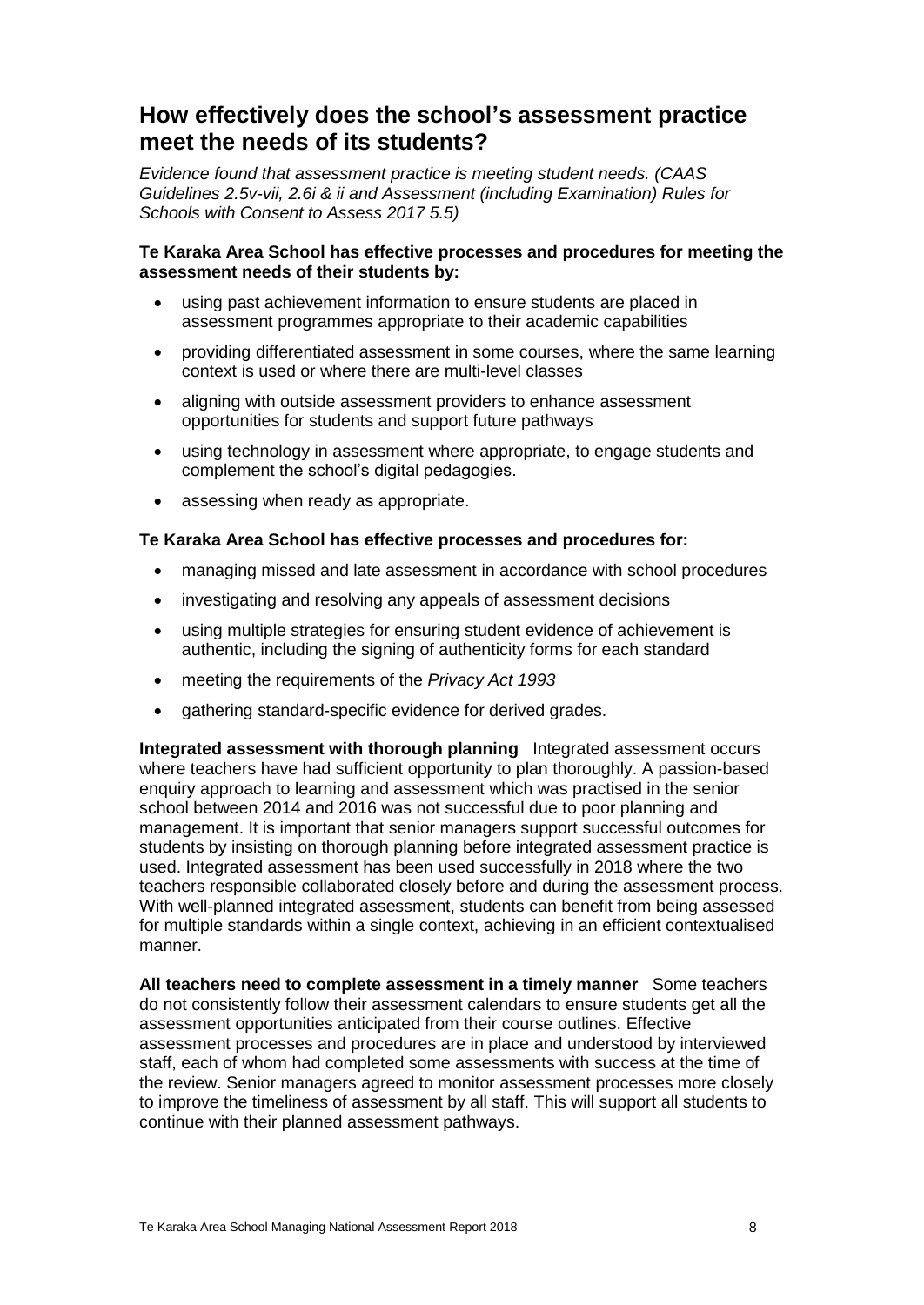#### **Agreed action**

NZQA and senior management agree on the following action to improve the management of assessment for national qualifications. Senior management undertakes to:

• ensure all staff complete assessment processes in a timely manner.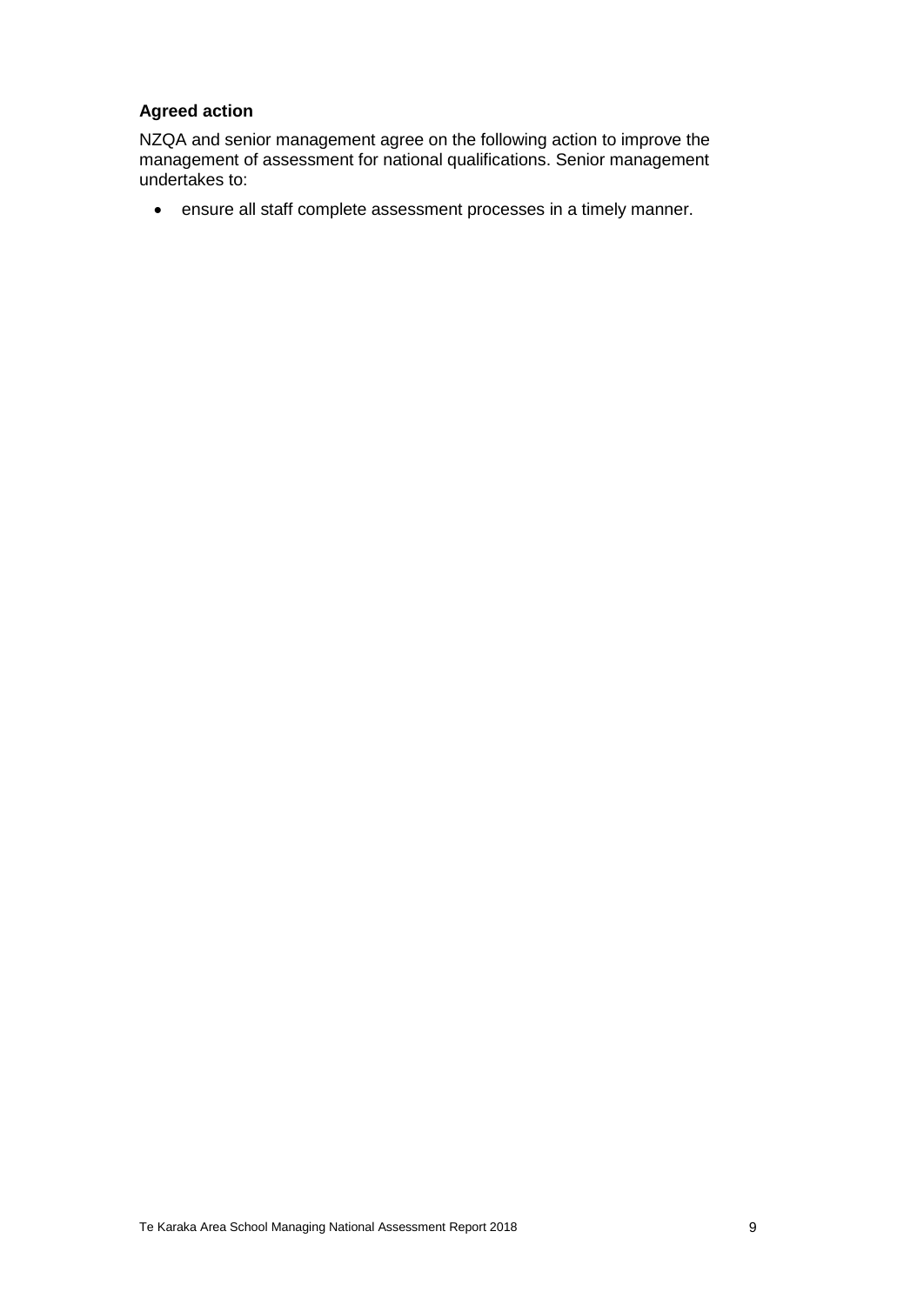# **How effectively does the school's internal and external moderation assure assessment quality?**

*Evidence found that internal and external moderation are ensuring assessment quality. (CAAS Guidelines 2.6iii & vi, and Assessment (including Examination) Rules for Schools with Consent to Assess 2017 6.4b)*

#### **Te Karaka Area School has effective processes and procedures for managing internal moderation by:**

- ensuring all assessment materials are critiqued prior to use, and using subject specialists from within and beyond the school to verify student work
- ensuring that all NCEA staff understand the school's procedures and expectations for internal moderation, including the correct use of the *Internal Moderation Cover Sheet*
- the Principal's Nominee monitoring moderation practice through reconciling kaiako documentation with actual practice and documenting the process online
- ensuring that no results are reported to NZQA unless internal moderation has taken place.

#### **Te Karaka Area School has effective processes and procedures for managing external moderation by:**

- selecting samples of student work for external moderation randomly to NZQA requirements as appropriate
- ensuring samples of student work are provided for external moderation by being adequately stored.

**Digital moderation embraced** Te Karaka Area School uses technology in all aspects of the moderation process, reflecting a natural extension of well-embedded digital teaching and learning practice. A shared staff drive supports newly developed protocols for storing sufficient evidence, including student work, assessment tasks, exemplars and marking schedules. These protocols are becoming embedded practice as teachers complete assessments throughout the year. The school intends to submit most of its 2018 external moderation digitally and values the many benefits from NZQA's digital moderation work streams, such as timely feedback and fewer concerns over misplaced student work.

#### **Assessment and moderation progress and credibility can be identified and monitored** The shared staff drive provides a platform from which the progress and credibility of all internal moderation and assessment can be monitored. Senior managers can check the status of assessment across the senior school at any time throughout the year. This system affirms the credibility of the school's quality assurance processes, but also provides school leadership with information they could use to ensure teachers stay on track to meet their assessment deadlines. This should be another step towards improving the issue of managing assessment processes discussed in the review and assessment sections of this report.

**External moderation data shows that assessment is more credible** Analysing external moderation data indicates that internal assessment practice has been more robust over recent years. Since the current Principal's Nominee arrived in 2017, quality assurance systems at the school have become more rigorous. Students interviewed could attest to this, referring to a time when credits were 'easy' to achieve. In 2016, the agreement rate between teachers at Te Karaka Area School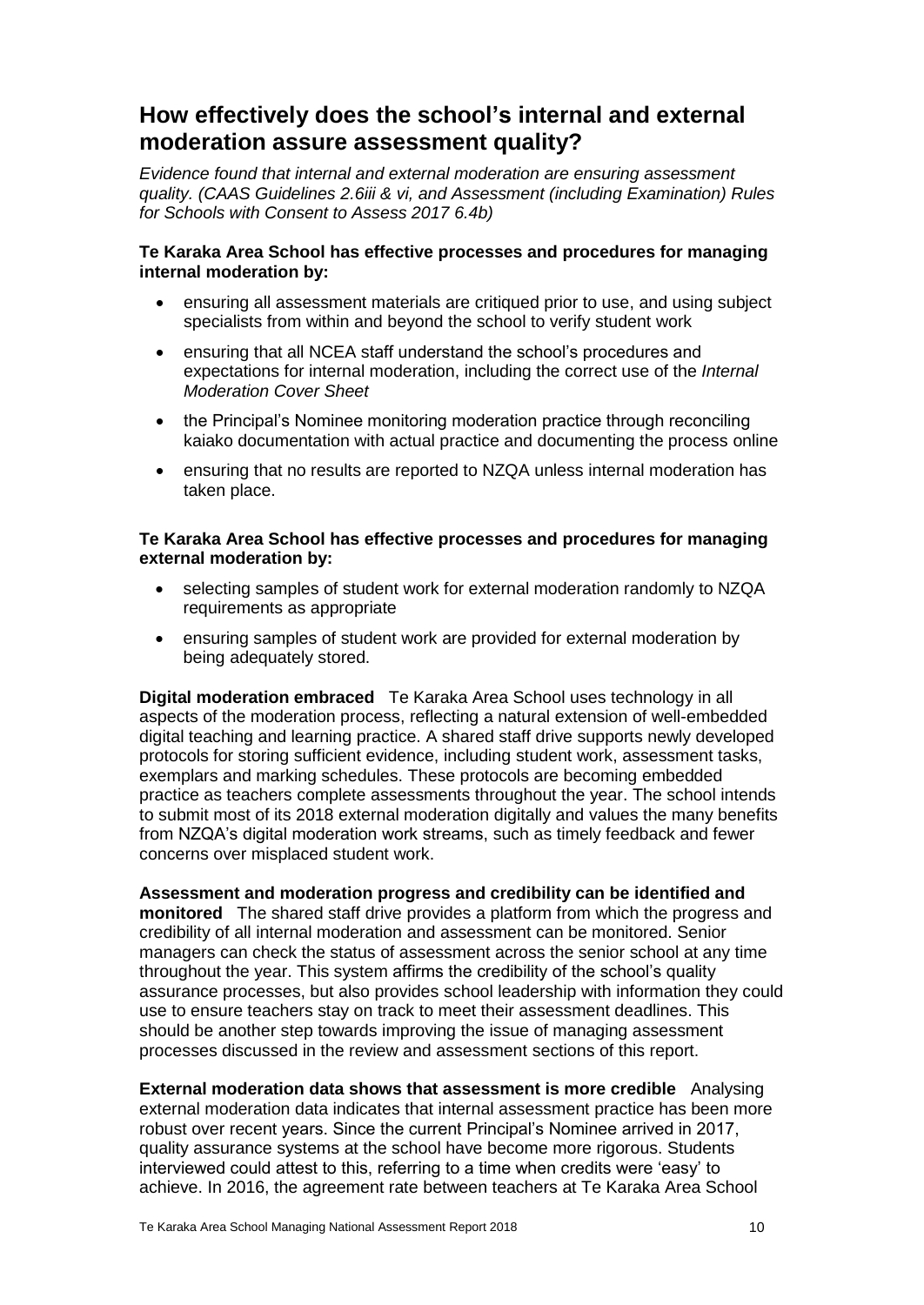and NZQA moderators was 13 percent. The agreement rate rose to 62 percent in 2017. The Principal's Nominee is pleased that the effect of more robust internal moderation practice is reflected in improved external moderation agreement rates, meaning assessment at the school is growing its credibility.

#### **For consideration**

To extend school practice in assurance of assessment quality, the school is encouraged to consider:

• using information in the shared staff drive to monitor completion of internal assessment and moderation.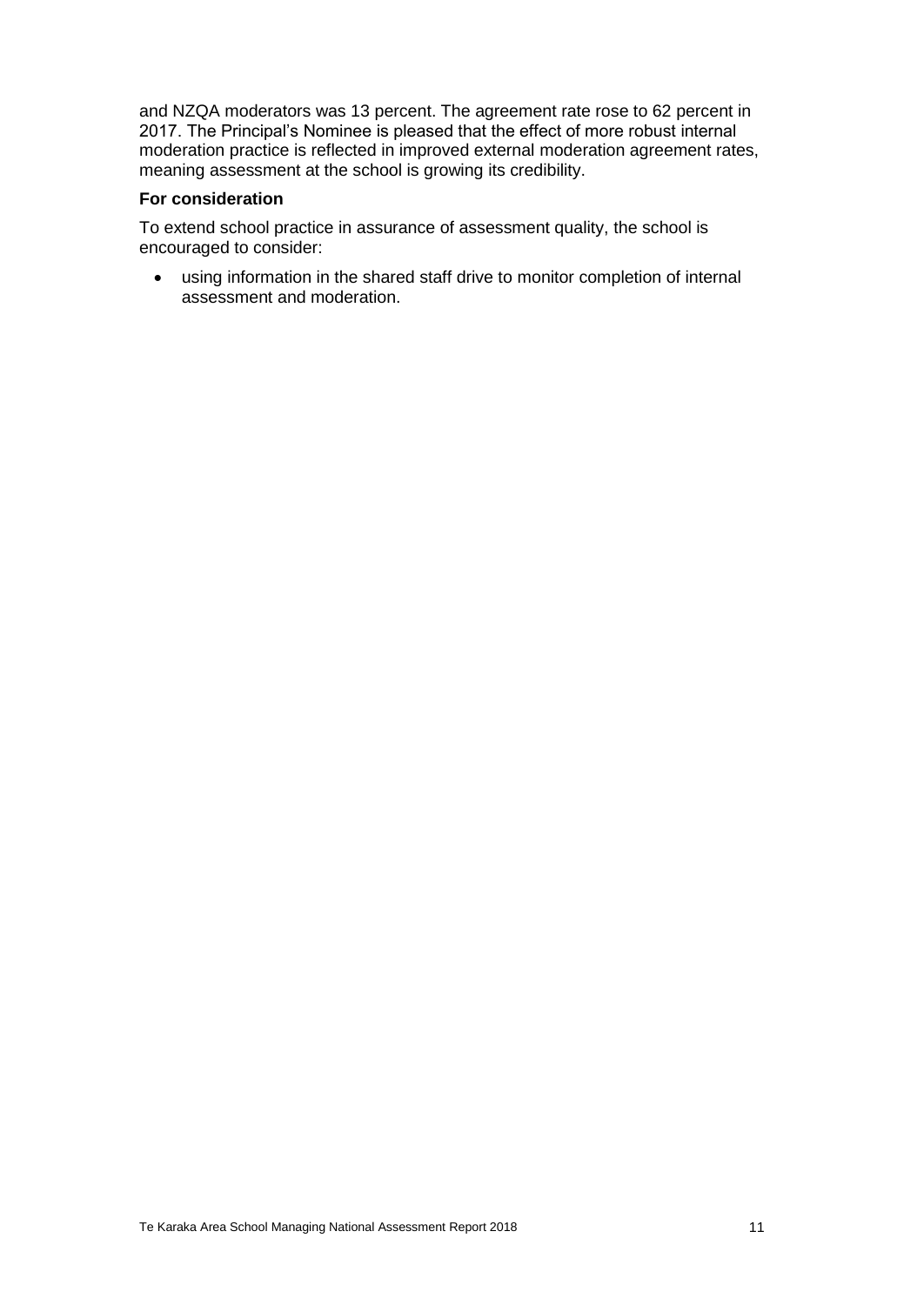# **How effectively does the school manage and make use of assessment-related data?**

*Evidence found that data management and use supports student achievement outcomes. (CAAS Guidelines 2.6v, 2.7i-iii)*

#### **Te Karaka Area School effectively:**

- **uses assessment-related data to support achievement outcomes for students by:**
	- o the Principal's Nominee monitoring their progress towards achieving relevant NCEA qualifications
	- o identifying their academic strengths to support the development of appropriate assessment programmes
- **reports accurate achievement data by:**
	- o submitting all data file information in a timely manner
	- o including kaiako in its processes for checking the accuracy of data before and after it is reported to NZQA
	- o withdrawing entries as and when appropriate
	- o checking Key Indicators to ensure only results for standards for which the school has consent are reported.

#### **Delays in assessment completion hinders effective monitoring of achievement**  Inconsistent completion of assessments, discussed in the review section of this report, makes it difficult for senior leaders to effectively monitor credit totals. Achievement-data from 2017 has supported the development of assessment programmes for 2018 and all students have sufficient entries to achieve their academic goals. Senior leaders, including the Principal's Nominee, monitor and track student achievement from the information held in the school management system and the shared staff drive. Literacy and numeracy requirements are easily tracked by these staff members, as they are the teachers responsible for assessing those standards. When the school's documented assessment and moderation processes are consistently adhered to by all four staff members assessing students for the NCEA, students will have greater access to valid and current achievement information. This will enable staff and students to be more informed when making decisions about future pathways.

#### **No action required**

No issues with the school's management and use of assessment-related data were identified during this review.